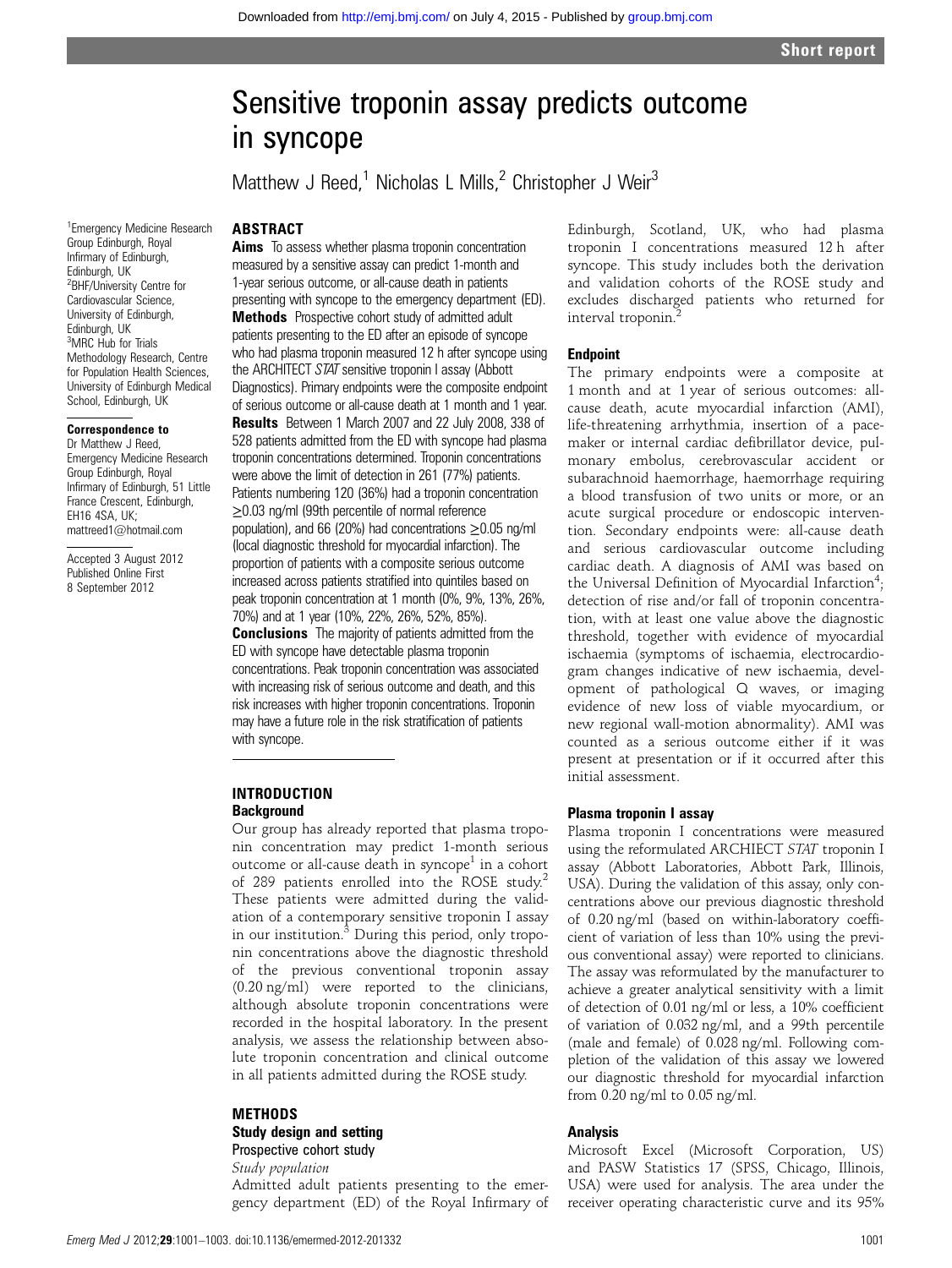# Short report



Patients stratified by troponin concentration

Figure 1 Plasma troponin concentration (Abbott Architect STAT troponin I assay) measured 12 h after a syncope event showing that increasing troponin concentration is associated with increasing serious outcome and death at both 1 month and 1 year.

CI were used to assess the predictive value of troponin I for each outcome. For each outcome measure, troponin I concentrations were compared between patients who did and did not experience the outcome using the Wilcoxon–Mann–Whitney test.

# RESULTS

Between 1 March 2007 and 22 July 2008, there were 2615 presentations with possible syncope (1.8%) of 145 676 presentations to the ED. Seven hundred and seventy-four patients were ineligible (younger than 16 years, previously enrolled, probable neurologic seizure, psychogenic, unclear history, alcohol related), 687 were not considered for enrolment by the attending clinician, and 54 refused or were unable to consent, leaving 1100 who were enrolled into the risk stratification of syncope in the emergency department (ROSE) study.<sup>2</sup> At 1 year,  $53$ were lost to follow-up, leaving a total of 1043 patients available for 1-year analysis. A total of 338 of 528 (64%) patients admitted to hospital had a plasma troponin measured 12 h after syncope.

Troponin was measurable above the limit of detection in 261 (77%) patients; 120 (36%) patients had a troponin concentration  $\geq$ 0.03 ng/ml (99th percentile of assay), 66 of 338 (20%) patients had a troponin concentration above that of our revised diagnostic threshold of 0.05 ng/ml, but only 10 patients were diagnosed with AMI, according to the universal definition,<sup>4</sup> at 1 month.

The number of patients with a composite serious outcome increased across the five troponin I groups both at 1 month (0%, 9%, 13%, 26%, 70%) and at 1 year (10%, 22%, 26%, 52%, 85%) (figure 1 and table 1).

# **DISCUSSION**

This study shows that the majority of patients with syncope admitted from the ED have detectable troponin concentrations. Almost 20% of patients had troponin concentrations above our institution's current diagnostic threshold of 0.05 ng/ml for myocardial infarction. Yet only 2% of patients were diagnosed with myocardial infarction in our original study where a higher diagnostic threshold of  $0.20$  ng/ml was in use.<sup>1</sup> We found that in patients with syncope, any increase in troponin concentration was associated with increasing risk of serious outcome and death at both 1 month and 1 year, even at very low levels of troponin.

We recently demonstrated that in patients with suspected acute coronary syndrome, implementation of a sensitive troponin assay increased the diagnosis of AMI and identified patients

Table 1 Raw plasma troponin I concentration (ARCHITECT STAT troponin I assay, Abbott) measured 12 h after a syncope event and all-cause death, serious outcome including death and cardiovascular serious outcome including cardiac death, at both 1 month and 1 year (n; % outcome per troponin group)

|                                                           | <b>Troponin value</b> |                                   |                                   |                                  |                         |     |                                             |             |
|-----------------------------------------------------------|-----------------------|-----------------------------------|-----------------------------------|----------------------------------|-------------------------|-----|---------------------------------------------|-------------|
| <b>Outcome</b>                                            | $<$ 0.01 ng/ml<br>(%) | $>0.01$ but<br>$< 0.03$ ng/ml (%) | $>0.03$ but<br>$< 0.05$ ng/ml (%) | $>0.05$ but<br>$<$ 0.2 ng/ml (%) | $\geq$ 0.2 ng/ml<br>(%) | n   | <b>ROC</b> area under the<br>curve (95% CI) | p<br>Value* |
| month                                                     |                       |                                   |                                   |                                  |                         |     |                                             |             |
| All-cause death                                           | 0(0)                  | 2(1)                              | 0(0)                              | 6(13)                            | 3(15)                   | 11  | $0.84$ (0.73 to 0.96)                       | < 0.001     |
| Composite serious outcome (inc death)                     | 0(0)                  | 12(9)                             | 7(13)                             | 12 (26)                          | 14 (70)                 | 45  | $0.83$ (0.76 to 0.89)                       | < 0.001     |
| Cardiovascular serious outcome<br>including cardiac death | 0(0)                  | 9(6)                              | 4(7)                              | 7(15)                            | 14 (70)                 | 34  | $0.83$ (0.76 to 0.90)                       | < 0.001     |
| 1 year                                                    |                       |                                   |                                   |                                  |                         |     |                                             |             |
| All-cause death                                           | 3(4)                  | 10(7)                             | 8(15)                             | 12 (26)                          | 11(55)                  | 44  | $0.75$ (0.67 to 0.83)                       | < 0.001     |
| Composite serious outcome (inc death)                     | 8(10)                 | 31(22)                            | 14 (26)                           | 24 (52)                          | 17 (85)                 | 94  | $0.73$ (0.67 to 0.80)                       | < 0.001     |
| Cardiovascular serious outcome<br>including cardiac death | 2(3)                  | 18 (13)                           | 7(13)                             | 13 (28)                          | 15 (75)                 | 55  | $0.76$ (0.69 to 0.83)                       | < 0.001     |
| N                                                         | 77                    | 141                               | 54                                | 46                               | 20                      | 338 |                                             |             |

\*Wilcoxon–Mann–Whitney test comparing troponin I values between patients with and without each outcome event. ROC, receiver operating characteristic.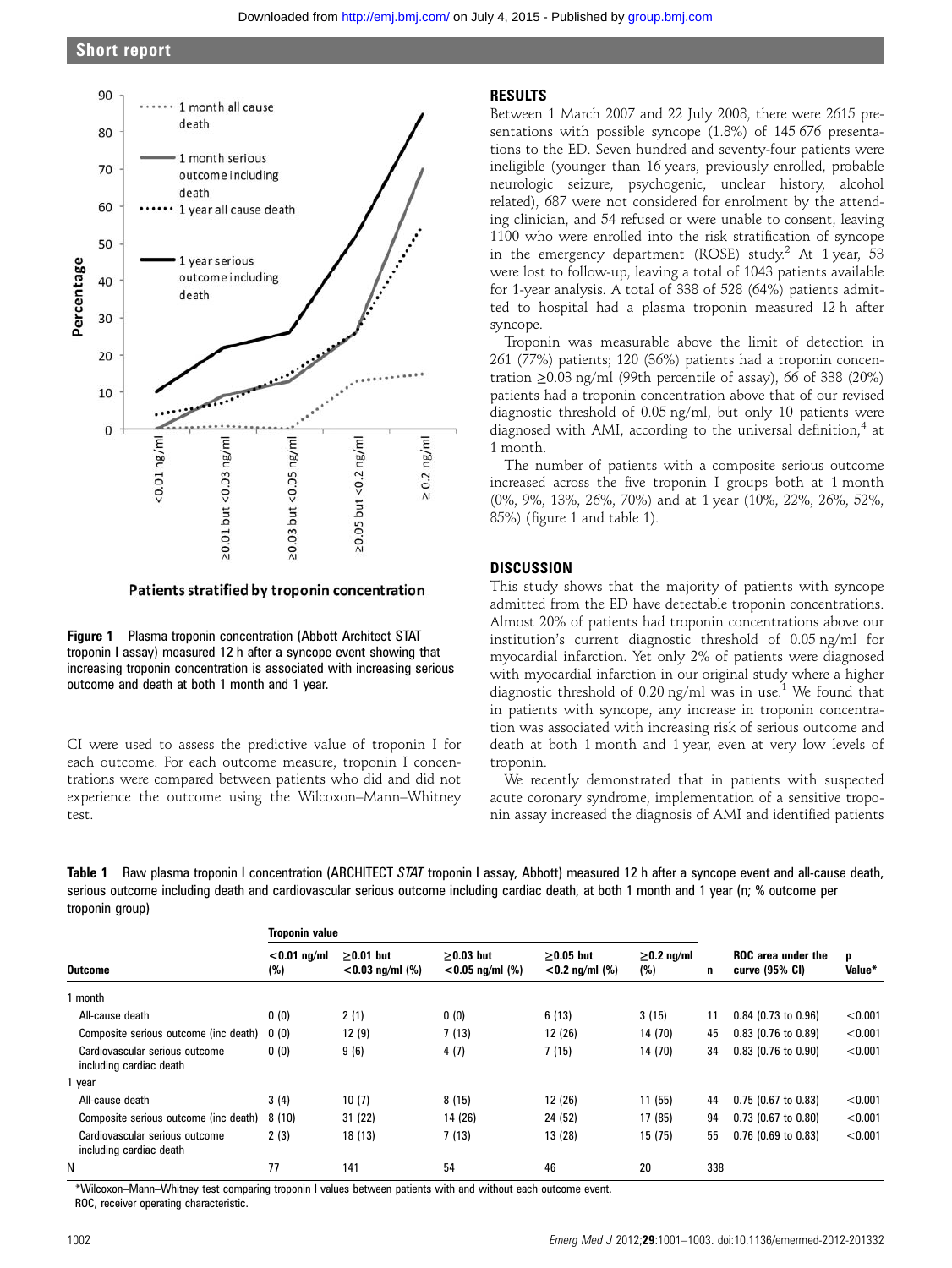at high risk of recurrent AMI and death.<sup>3</sup> Our present findings suggest that small increases in troponin concentration are likely to be of clinical significance in syncope patients as well.

The precise mechanism of increased troponin concentration in patients with syncope is unclear and may involve multiple different pathways. The majority of these patients have not sustained a myocardial infarct, and did not present with symptoms of myocardial ischaemia, or have evidence of myocardial ischaemia on the electrocardiogram. The Universal Definition of Myocardial Infarction makes a distinction between miscellaneous causes of increased troponin concentrations (congestive heart failure, renal failure, acute stroke or subarachnoid haemorrhage) and increased concentrations due to myocardial infarction. Furthermore, they proposed a classification of myocardial infarction based on aetiology defining type I myocardial infarction due to plaque rupture and coronary thrombosis, and type II myocardial infarction due to increased oxygen demand (arrhythmias, tachycardia, hypertension) or reduced supply (hypoxemia, hypotension). Measuring troponin concentrations in serial samples may help to distinguish between miscellaneous and secondary causes of myocardial infarction. If increased troponin concentrations in patients with syncope reflect the presence of underlying structural or ischaemic heart disease, or indicated the presence of significant haemodynamic compromise, then measurement of troponin may in the future be a useful way of identifying patients with syncope who require admission or further investigation.

A large prospective study evaluating baseline and serial troponin concentrations is necessary to determine its role in the diagnosis and risk stratification of patients with syncope. Until then, current guidance to clinicians should remain only to measure troponin in syncope patients thought to be at risk of AMI.

One notable limitation to this study was that not all patients being admitted had a troponin I measured. The cohort is, therefore, a selected (and presumably unrepresentative) minority of patients with syncope. We cannot, therefore, draw conclusions about the frequency of increased troponin concentration for all patients with syncope. There is also the possibility of incorporation bias as the definition of AMI at presentation, based on troponin level plus the inclusion of AMI as one of the serious outcomes, will artificially increase any association between troponin and serious outcome. The association remains significant at both 1 month and 1 year when the adverse outcome is limited to death (table 1), and also persists at 1 month (z=−4.98, p<0.001, Wilcoxon–Mann–Whitney

test) and 1 year (z=−4.72, p<0.001, Wilcoxon–Mann–Whitney test) if AMI is excluded from the serious outcome definition (10 out of 45 serious outcomes at 1 month solely AMI; 15 out of 94 serious outcomes at 1 year solely AMI). This suggests that our findings are not explained by incorporation bias. It must also be remembered that the absolute troponin concentrations below 0.20 ng/ml were not available to the emergency or hospital clinicians at the time of patient enrolment.

# CONCLUSIONS

The majority of our selected cohort of syncope patients admitted from the ED have detectable troponin concentrations. Any detectable troponin is associated with increasing risk of serious outcome and death, and this risk increases with increasing troponin concentration. Measuring cardiac troponin using sensitive assays may have a future role in the risk stratification of syncope.

Acknowledgements Thanks to Carol Thomson and Glynis Stone in the RIE biochemistry laboratory for help with data acquisition.

Contributors MJR and NLM were responsible for the conception of the study. MJR was involved in the study design and data collection. MJR and CJW were involved in the analysis. All authors were involved in the interpretation of data and drafting the article. MJR takes responsibility for all aspects of the paper.

Funding MR received funding from a Chief Scientist Office research fellowship (CSO/CAF/06/01). The sponsor of the study had no role in study design, data collection, data management, data analysis, data interpretation or writing of the report. The corresponding author had full access to all the data in the study, and has final responsibility for the decision to submit for publication.

#### Competing interests None.

**Ethical approval** The study was granted ethical approval by the South East Scotland Research Ethics Committee 03 (09/S1103/42). Written consent was obtained from all patients prior to enrolment.

Provenance and peer review Not commissioned; externally peer reviewed.

#### **REFERENCES**

- 1. Reed MJ, Newby DE, Coull AJ, et al. Diagnostic and prognostic utility of troponin estimation in patients presenting with syncope: a prospective cohort study. Emerg Med J 2010:27:272-6.
- 2. Reed MJ, Newby DE, Coull AJ, et al. Risk stratification of syncope in the emergency department: the ROSE study. J Am Coll Cardiol 2010;55:713-21.
- **Mills NL,** Churchhouse AM, Lee KK, et al. Implementation of a sensitive troponin I assay and risk of recurrent myocardial infarction and death in patients with suspected acute coronary syndrome. JAMA 2011;305:1210–16.
- 4. **Bassand JP, Hamm CH, Ardissino D, et al. Task force for the diagnosis and** treatment of non-ST-segment elevation acute coronary syndromes of the European Society of Cardiology. Guidelines for the diagnosis and treatment of non-ST-segment elevation acute coronary syndromes. Eur Heart J 2007;28:1598–660.